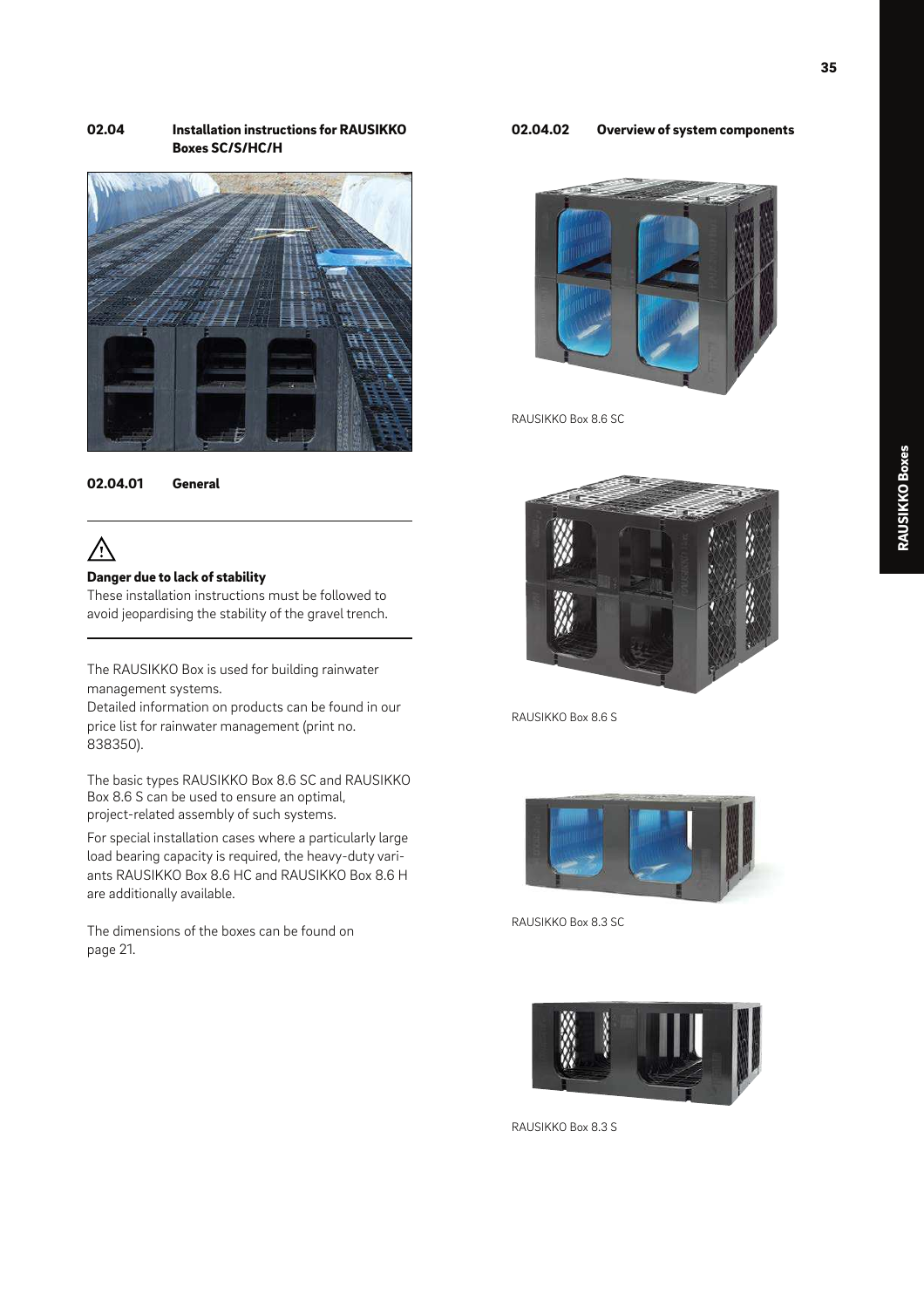

RAUSIKKO Box front grille



RAUSIKKO Box 8.6 H



RAUSIKKO Box connecting clip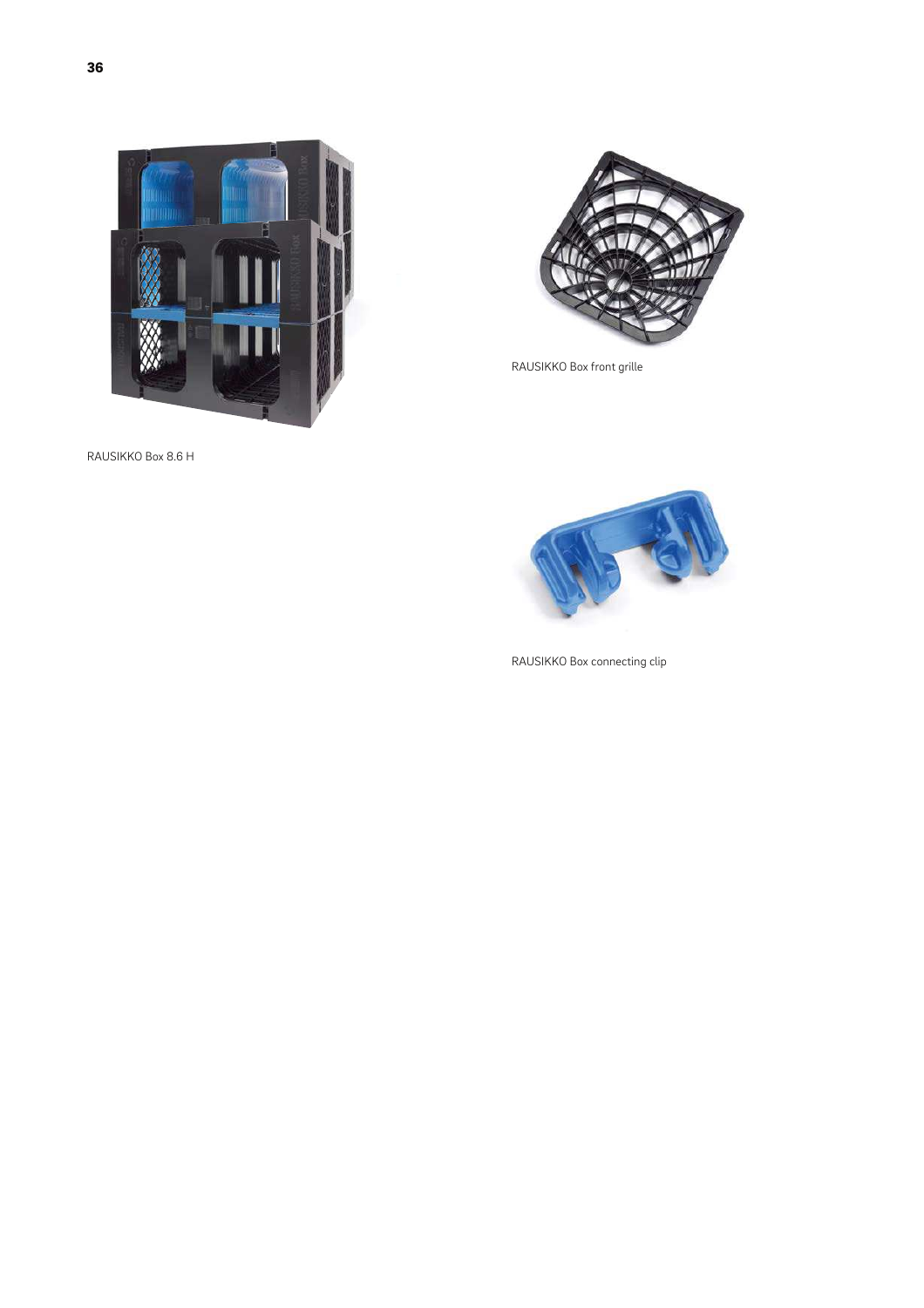The RAUSIKKO Boxes can be arranged one after another, next to each other and on top of each other. A few combination options are displayed below:



RAUSIKKO Box 8.3 S on RAUSIKKO Box 8.6 SC



RAUSIKKO Box 8.6 S on RAUSIKKO Box 8.6 SC

The company commissioned with this is solely responsible for a professional installation.

When building percolation systems with RAUSIKKO Boxes, no gravel is actually required to fill the gravel trench, unlike conventional pipe gravel trenches.

When assembling multi-layer box systems, the boxes are fixed on top of each other using integrated push-fit sockets.



Push-fit socket connection on the top and bottom of the box

# G)

When fixing together multi-layer box systems, the connecting clips depicted below may also be used.



RAUSIKKO Box with inserted connecting clip

The RAUSIKKO Boxes can be combined in a variety of ways and can therefore be adjusted for the conditions and requirements on-site. The design guidelines should be taken into account.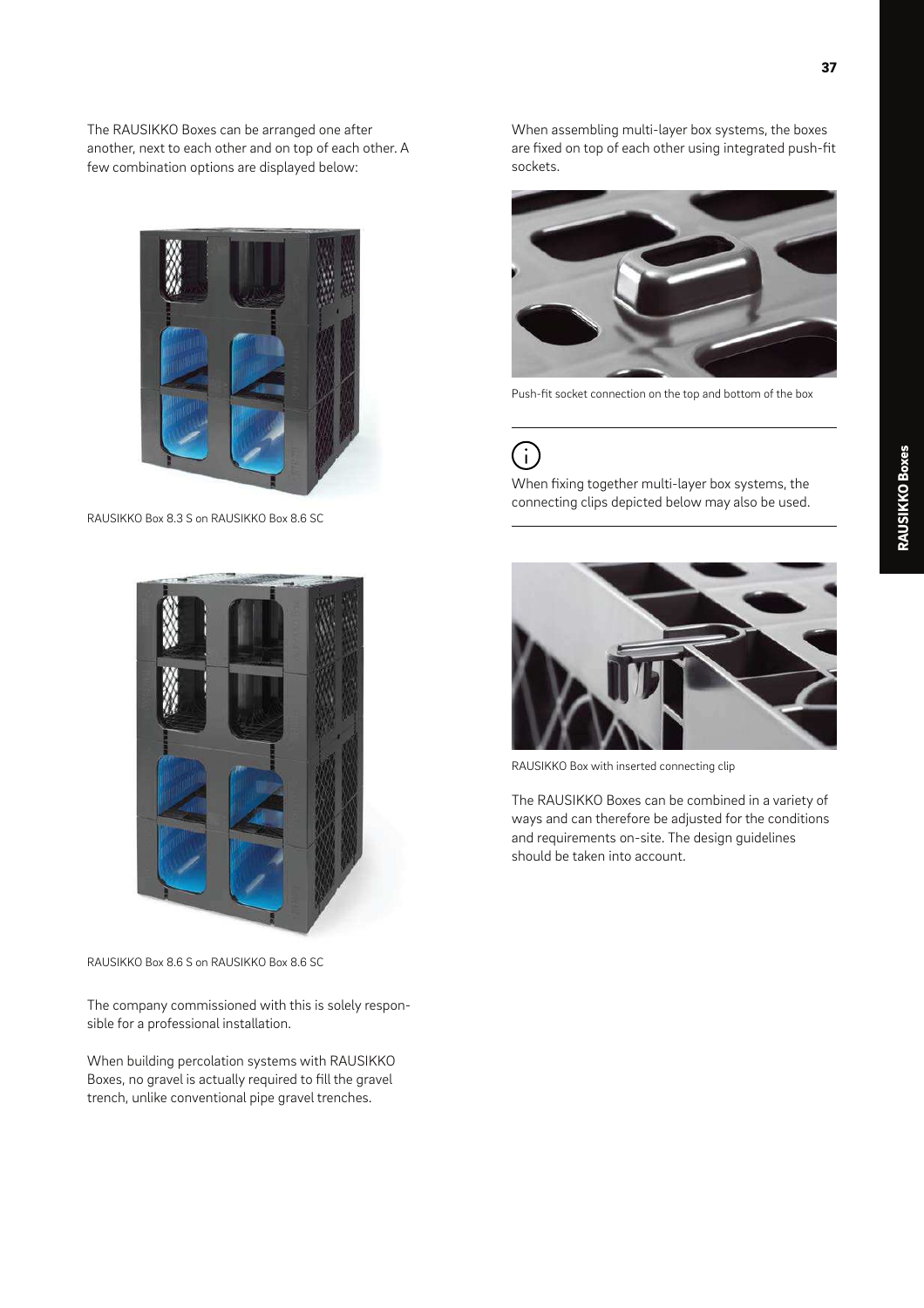## 02.04.03 Installation conditions

# Λ

When using RAUSIKKO Boxes S/SC in a gravel trench or reservoir system which is accessible to vehicles, (generally\*) a minimum covering of 0.8 m and a maximum installation depth of 4.0 m must be observed. For RAUSIKKO Boxes H/HC a maximum installation depth of 6.0 m should be generally observed.

The height of the gravel trench or reservoir system must not exceed 2.7 m.

The ground underneath the boxes must have sufficient load bearing capacity. If necessary, corresponding measures to increase the load bearing capacity are to be taken.

The systems should not be installed where there is permanent or occasionally occurring ground, stratum or impounded water. In the case of percolation systems, the relevant recommendations of work sheet DWA-A 138 are to be considered. According to this, the distance from the highest average groundwater level should be at least 1.0 m.

Under the conditions described above and taking into account the following installation guidelines, the ground surface on top of and next to the boxes may be loaded with a maximum traffic load corresponding to SLW 60 in accordance with DIN 1072 (heavy goods vehicles with a total weight of 60 t and a wheel load of 100 kN or a compensating distribution load of 33.3  $kN/m<sup>2</sup>$ ).

These conditions are also to be maintained throughout the whole construction period. The construction site is to be organised accordingly. In particular it is to be ensured that no cranes, silos, containers, construction or excavated materials, which could lead to a larger single or surface load than described above, are placed above the gravel trench or reservoir system.

Installation conditions which deviate from this – in particular deeper installation depths – require an individual assessment and are to be clarified with the REHAU Applications Engineering Department. Approval of these alternative installation conditions is ultimately given by the company commissioned with the installation and/or the construction supervisor or planner.

## Standard installation conditions\*) for the RAUSIKKO Box S:



\*) Native soil of soil types G1 to G3 according to DWA work sheet A 127 (friable and non-cohesive soils and also cohesive mixed soils and silts)

## Standard installation conditions\*) for the RAUSIKKO Box H:



## $\S$

For installation under classified road surfaces, observe the guidelines' specifications for standardising the roadbed (issue 2012).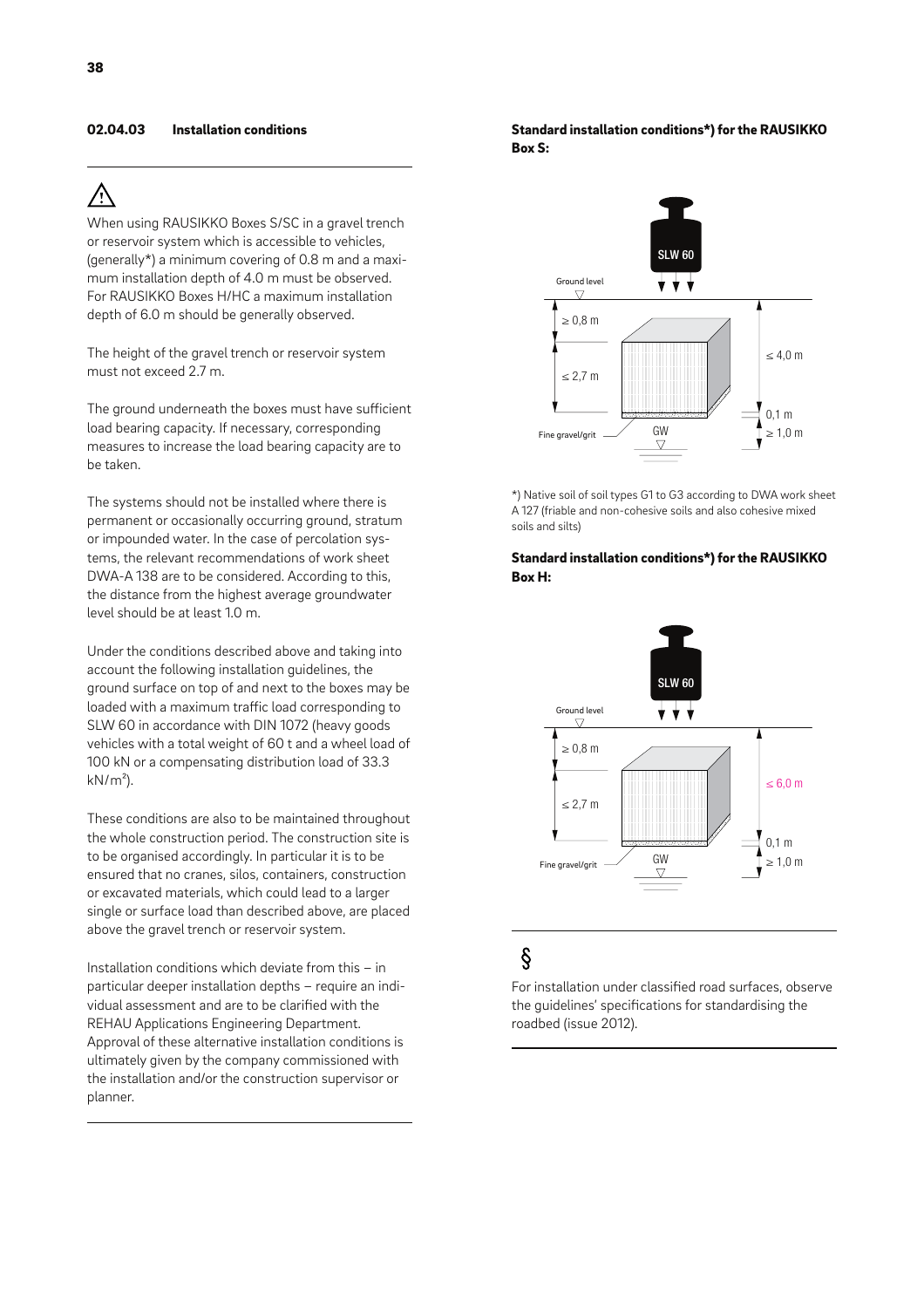## 02.04.04 Transport and storage

The RAUSIKKO Boxes are supplied stacked and strapped onto palettes.

The stack can be unloaded using a forklift or wheel loader. To unload the boxes, insert the fork of the forklift or wheel loader into the bottommost box in the stack. Unloading must be carried out with care. The stack must not be knocked over or dropped.



Unloading the RAUSIKKO Boxes

- The RAUSIKKO Boxes can be stored outside.
- They are to be placed on level and solid ground.
- The stack height must not exceed 2.7 m.
- The maximum permissible open-air storage time is one year.

# $(i)$

The boxes are to be stored in such a way that they are protected from direct sunlight (stored in the shade or covered with a light geotextile fabric). In the latter case, ensure that no heat builds up underneath the cover. If this is not possible, sub-surface installation should only take place once the boxes have cooled to ambient temperature (if necessary, in the morning of the next day).

Frost and low temperatures will reduce the impact resistance of the material.

## 02.04.05 Preparing excavation pits and bedding

The applicable legislation on accident prevention during excavation and also the applicable standards for digging excavation pits and trenches are to be observed.

- The length of the trench equates to the length of the gravel trench plus working area.
- The width of the trench equates to the width of the gravel trench plus working area.
- The trench depth of a box-gravel trench equates to the height of the gravel trench plus the top fill height and the height of the fine gravel bed (see below).
- The trench depth of a ditch-gravel trench (with a box-gravel trench underneath the ditch) equates to the depth of the ditch plus the depth of the gravel trench (according to design) and also the thickness of the top soil layer (normally 0.3 m) and the fine gravel bed (see below).
- The base of the trench must be free of stones, smooth and completely flat. The load-bearing capacity and permeability of the base must be at least equal to the natural ground. For systems without traffic load, we recommend an  $E_{v2}$  value of at least 30 MN/m<sup>2</sup> and for systems with traffic load, a value of at least 45 MN/m<sup>2</sup>. If necessary suitable measures are to be taken (soil replacement, re-compacting, etc.).

 $(i)$ 

On the base, an approx. 10 cm-thick bed of fine gravel or grit (grain size of 2/5 or 2/8 mm) must be built. The bed is to be laid thinly and evenly using suitable equipment (planer or similar). Laying the bedding is to be carried out with great care.

## 02.04.06 Laying geotextile filters

The box-gravel trench is completely covered with the RAUMAT Non-woven separator and geotextile filter (min. 150 g/m²) in order to prevent the permeation of fine soil particles.

The geotextile should be laid perpendicular to the length of the trench. Meaning: Length of the geotextile channel = circumference of the gravel trench + 0.5 m overlap. The lengthways overlap and the overlap on the front ends should also be approx. 0.5 m.

- 1. Fasten both ends of the geotextile temporarily to the edges of the trench, the trench walls or the trench sheeting.
- 2. Where there are pipe penetrations, cut the geotextile fabric cross-wise.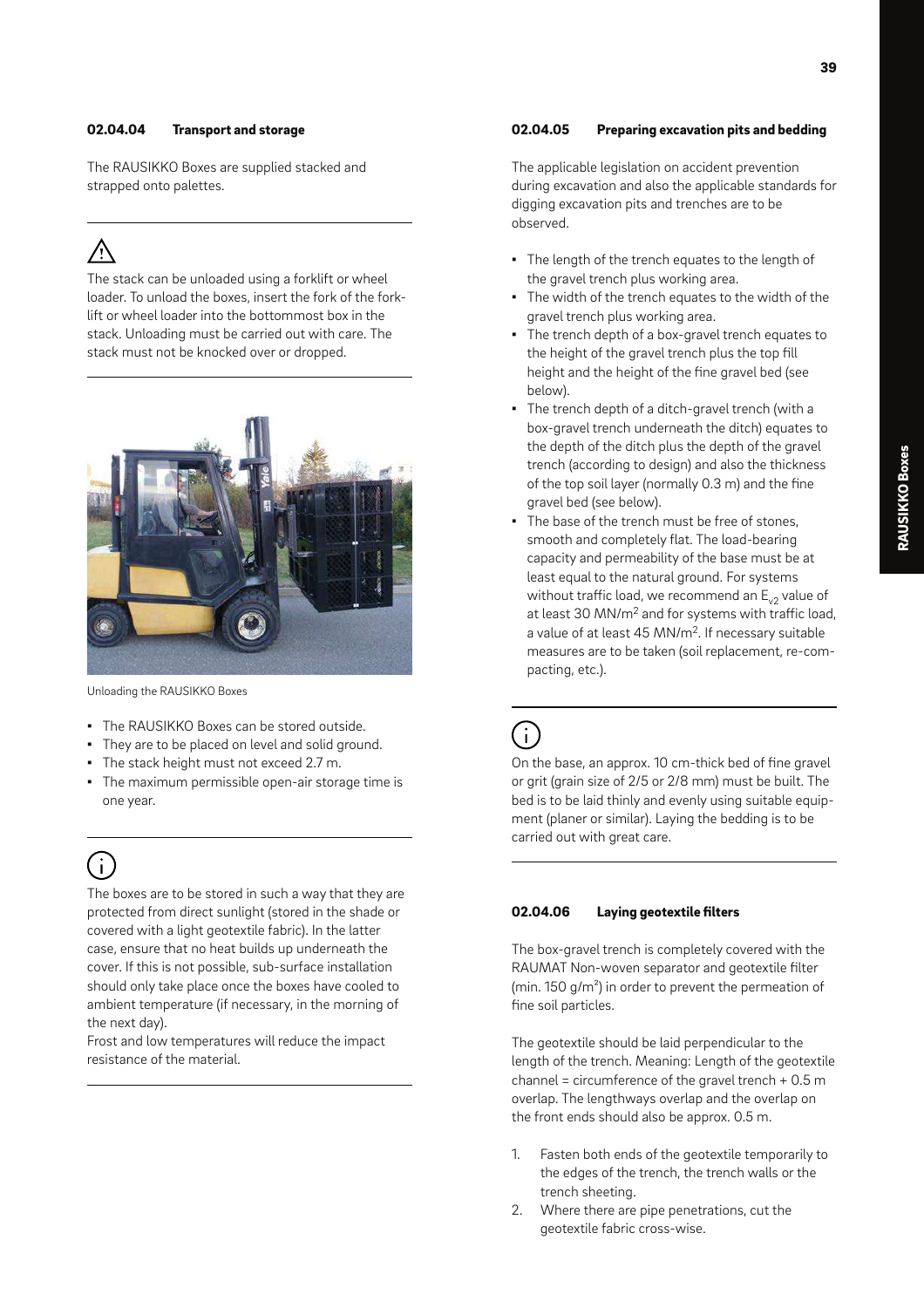- 3. Install the RAUSIKKO Boxes after laying the geotextile fabric. See section for how to install RAUSIKKO."02.04.07 Boxen einbauen"
- 4. Once the boxes have been installed and all chamber connections have been fitted, remove the RAUMAT Non-woven separator and geotextile filter from the edges of the trench and lay it across the RAUSIKKO Boxes with a 0.5 m overlap at the edge of the geotextile.



RAUSIKKO Box gravel trench with RAUMAT geotextile filter

Ensure that the geotextile fabric lies tightly against the boxes and no earth gets between the RAUSIKKO Boxes and the geotextile fabric.

5. Cover the front of the gravel trench with a pre-cut piece the size of the surface area of the front end plus an approx. 0.5 m wide overlap.

If the boxes are only going to be used to store rainwater (for example, as quench water cisterns), cover the boxes with a liner sheet instead of a geotextile filter, so that they are watertight. The liner sheet is to be protected against mechanical damage on both sides with a protective membrane (e.g. staple fibre fleece with 500 g/m²).



Rainwater tank with foil cover

## 02.04.07 Installing boxes

- 1. Check the storage elements for damage before installation.
	- Damaged elements must not be installed.
- 2. Arrange the boxes according to the design specifications (one after another, next to and on top of each other).

Position the boxes in such a way that the imprinted lettering "RAUSIKKO Box" runs from bottom to top or from top to bottom.



Installing the RAUSIKKO Boxes

3. Close the front ends of the gravel trench with a front grille. The plates with dimensions  $W \times H =$ 0.28× 0.3 m are provided with a saw matrix for connecting KG pipes DN 110 to DN 200. The grille plates come with clips and are latched into the front sides of the boxes. No other connecting elements are required.



Front grille after installation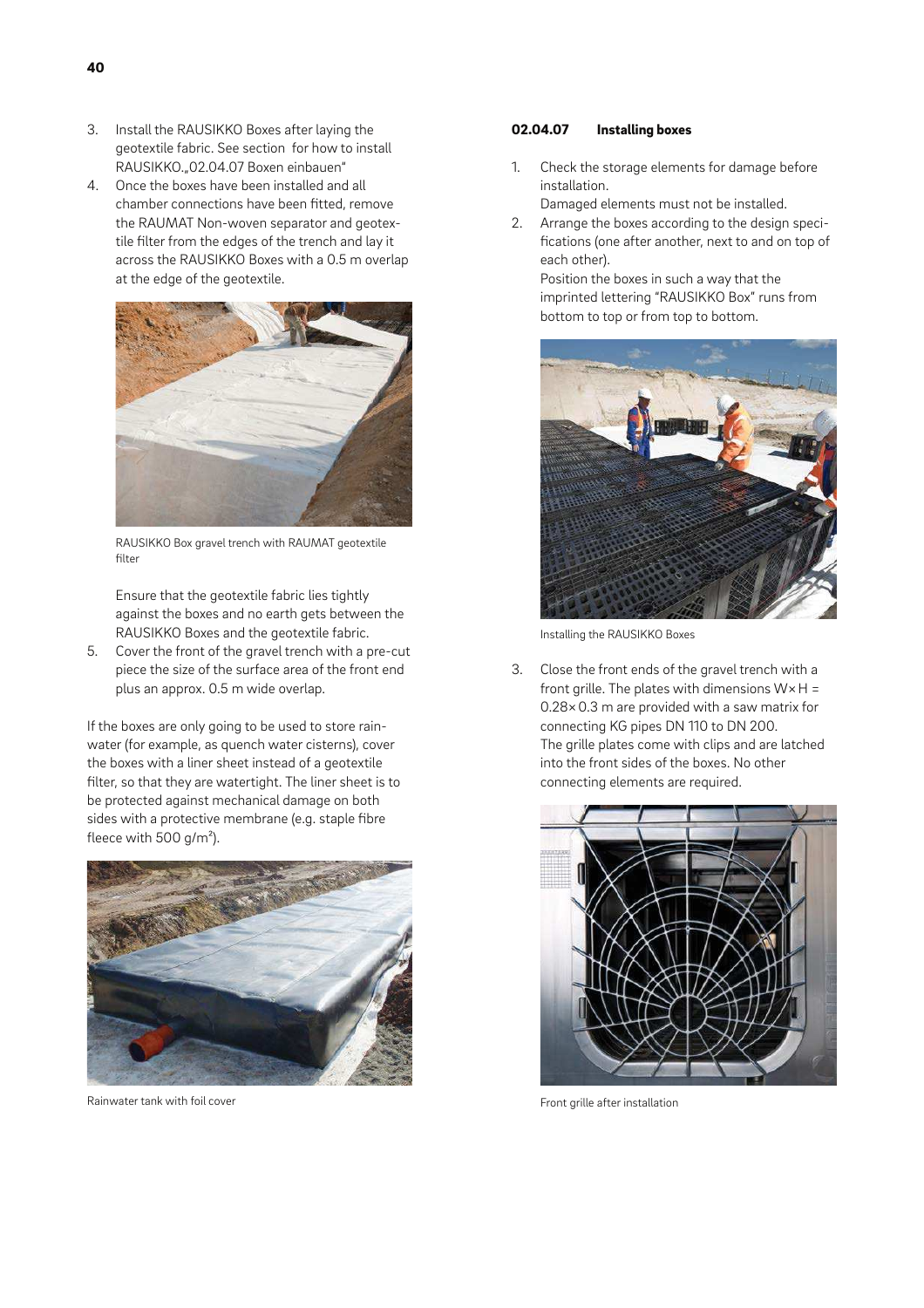## 02.04.08 Connections and chambers

### Pipe connections

A front connection branch with preformed KG spigots DN 200 or DN 250 are available to ensure a precise, level connection. The front connection branches come with clips and are latched into the front sides of the boxes.



Front connection branch DN 200 or DN 250

Channel pipes AWADUKT PP DN 110, 160 or 200 are directly connected to the front end of a box-gravel trench. For this, cut out the corresponding saw matrix of the front grille using a jigsaw. Then insert the KG pipe spigot.



Cut-out saw matrix with a KG pipe inserted

Due to the wall thickness of the KG pipe, a slight bed drop will occur between the base of the cleaning channel and the base of the KG pipe during connection.

For connecting pipes with a nominal diameter of DN 315 or higher, the connection adapter DN 315– DN 500 and the C3 chamber can be used (see section "02.06 RAUSIKKO connection adapter DN 315–500" on page 55).

For side inflows into the rinsing, inspection and cleaning channel of the RAUSIKKO Box 8.6 SC, there is a special pre-assembled box with a side inlet (see section "02.01.02 Connection options for RAUSIKKO Box S/SC/H/HC" on page 26).

## Chambers

- The RAUSIKKO Chambers DN 600/1000 or the RAUSIKKO C3 system chamber are used as inlet, inspection or cleaning chambers.
- RAUSIKKO Function chambers are used as throttle chambers.

Details on how to install chamber systems can be found in the corresponding installation instructions; see chapter "08 RAUSIKKO chambers" on page <?> ff.



Connecting the ventilation to the chamber extension using AWADOCK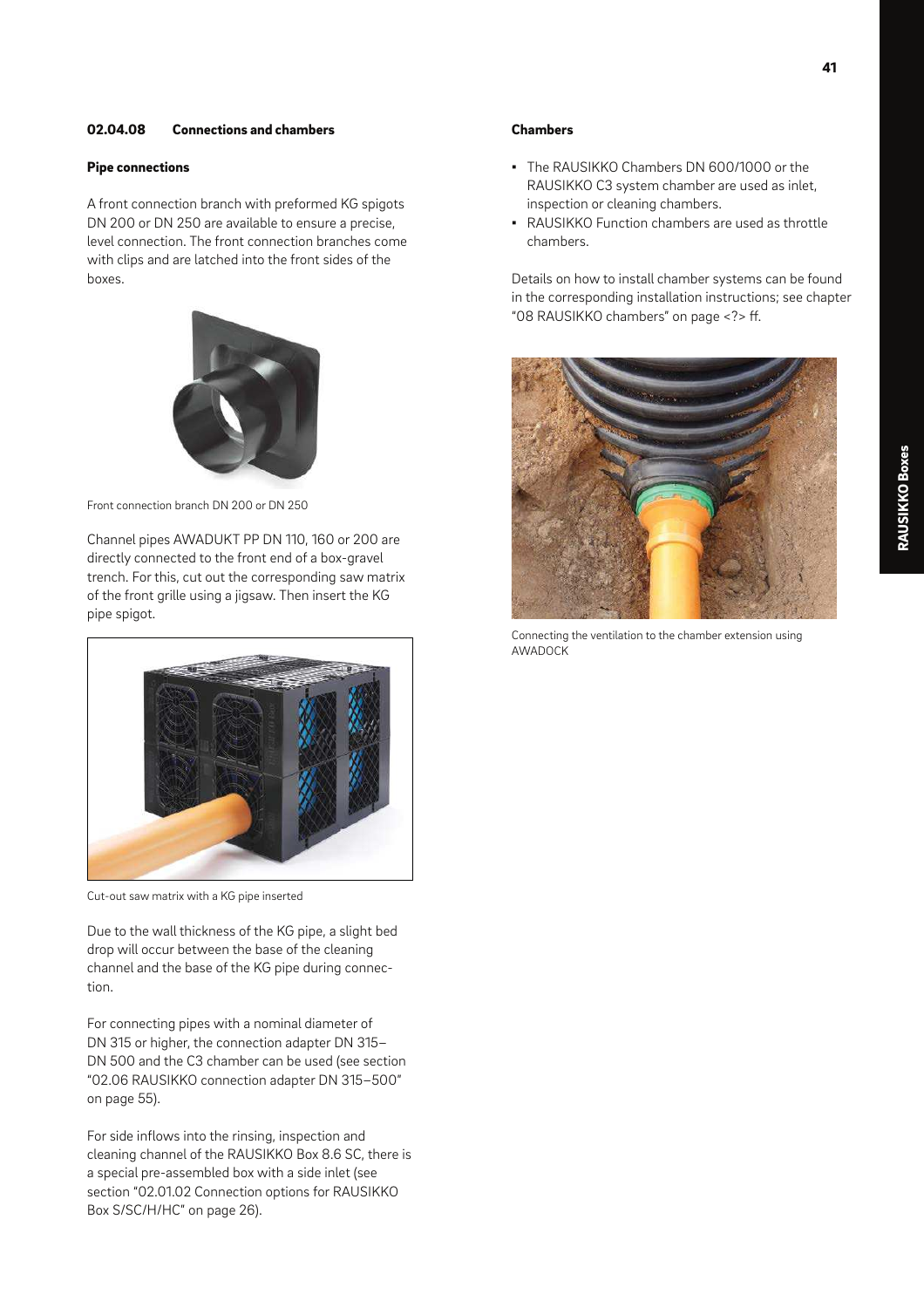## 02.04.09 Filling the excavation pit

- 1. The working area next to the gravel trench or rainwater tank is to be filled with friable, stonefree soil which can be compacted (sand or gravel, soil group G1 according to DWA work sheet A 127) in 0.3 m-thick layers.
- 2. The filler base should be compacted in layers with a light to medium-weight vibration plate with a maximum compaction force of 3 t. The Proctor density and permeability of the filler must be at least equal to that of the existing ground.



Compacting the work area

- 3. Before spreading the ground for the coverage, the boxes should be topped with a 0.1 m-thick sand levelling layer.
- 4. The ground is then spread on top of the boxes in layers by way of front filling and using a light digger or wheel loader with a total weight of max. 15 t.

These machines can only be driven over a sufficiently compacted layer of ground comprising G1 material with a thickness of at least 0.5 m. Only the vibration plates (no vibro-tampers!) described above may be used to compact the ground in the first filler layer. Above a compacted covering height of 0.3 m, compaction may also be done with heavy vibration plates (maximum compaction force of 6 t).

Heavy construction vehicles with a maximum wheel load of 50 kN (SLW 30) are only permitted to drive over a compacted covering that has a minimum height of 0.8 m.

In the case of ditch-box gravel trenches with a percolation ditch and a box-gravel trench underneath, the ditch overflow is spread across the boxes once the geotextile filter has been folded back. A 0.1 m-thick layer of sand is then put on top of the gravel trench and a 0.3 m-thick layer of top soil on top of that. The ditch is then profiled with the intended border incline and if necessary, covered with a ditch planting grid (to be procured separately).

It is to be ensured that no construction vehicles drive over the percolation ditch of the ditch-gravel trench! Where there is ditch overflow, the sand and top soil layer is recessed into a funnel shape. This funnel is filled with coarse gravel of grain size 8/32 until the ditch overflow is covered.

## 02.04.10 Determining operational measures

- **If possible, do not make the percolation system** operational until the catchment area has settled and is green again.
- **Ensure good drainage during the construction** period.
- As rooting in the percolation system is to be avoided, only plant shallow-rooted plants in the vicinity of the percolation system. In the case of existing or newly planted trees, the distance between the tree trunk and the edge of the gravel trench should be at least equal to half the diameter of the crown of the tree.

If this minimum distance cannot be observed, the top side of the gravel trench and the side surface facing the tree should be covered with a geotextile root protector. Where the root protector (to be procured separately) intersects, there should be an overlap of at least 0.5 m.



Percolation ditch of a completed ditch-gravel trench